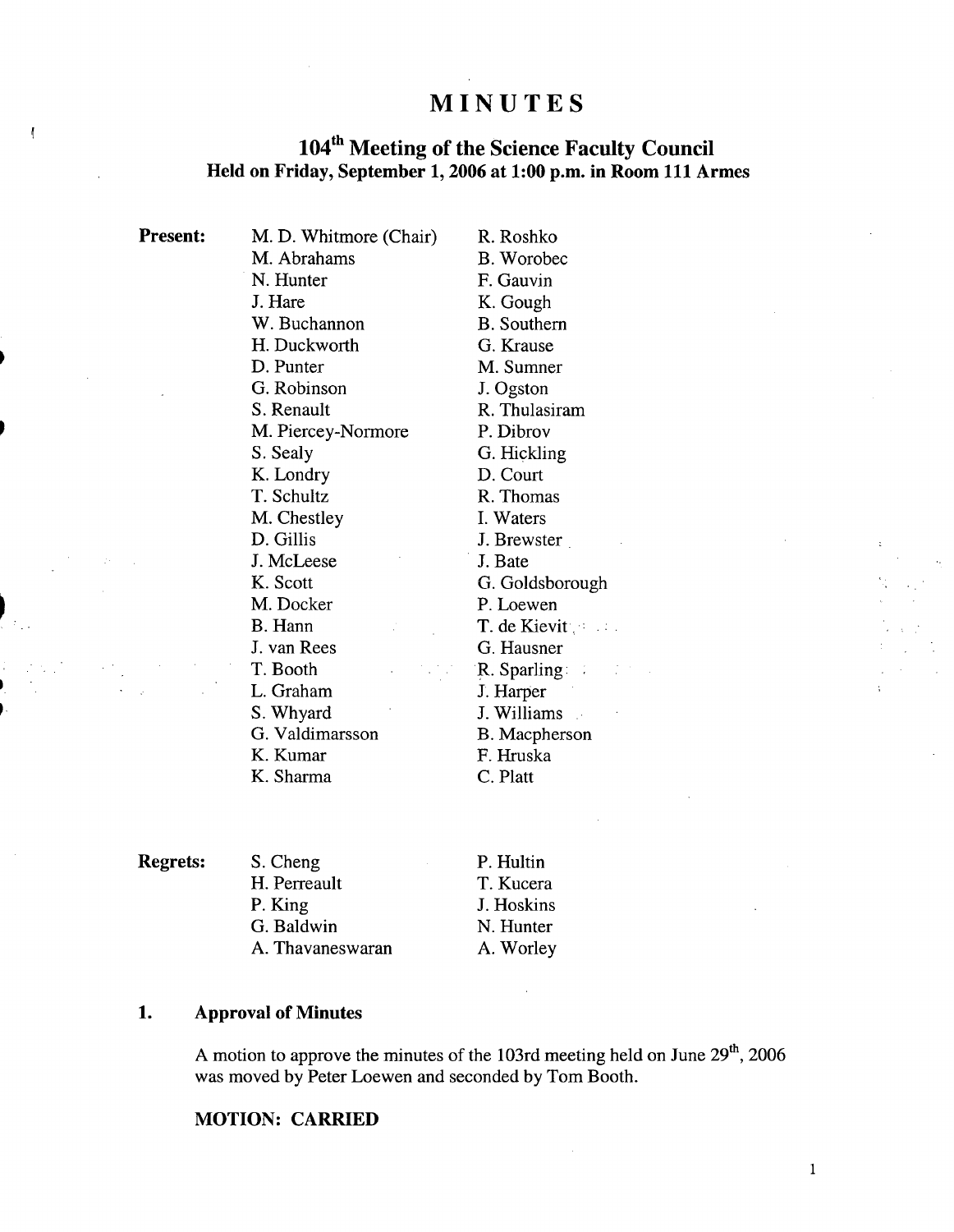#### 2. **Dean's Report**

### . **Administrative Council Retreat**

Dr. Whitmore reported that there will be an Administrative Council Retreat in Gimli on September 5 and 6. The purpose of the retreat is a planning session to draft a Strategic Plan for the Faculty of Science and develop a to-do list for the next several years. Dr. Whitmore would like this exercise completed by the end of the academic year.

#### **Promotion and Tenure Policies**

Dr. Whitmore has been working on making revisions to the promotion and tenure policies. He has completed the first step and will be issuing a document in the fall addressing the second step.

#### **Pharmacy Building**

There has been no news to date about the Pharmacy Building.

#### **Internal Canada Research Chair**

Six excellent nominations were received, one was ineligible due to the 10 year rule. The Dean will strike an advisory Committee consisting of himself as Chair, the three Associate Deans, 3 outside Faculty members with CRC experience, and Digvir Jayas, Associate V.P. Research.

#### **3. Motion to Create a New Department of Biological Sciences**

**MOTION:** that the Department of Botany, the Department of Zoology, and the Introductory Biology Program be merged creating a new Department of Biological Sciences, effective July 1, 2007. Moved by Tom Booth and seconded by Lane Graham.

#### **CARRIED**

- The entire amalgamation process could take approximately 3 years. The  $\bullet$ first step is administrative, which could begin as soon as July 1, 2007, and the second step is program amalgamation, which will evolve over a number of years.
- The proposal will be forwarded to Senate and then to the Board of  $\bullet$ Governors for final approval in October.
- The merger will not immediately affect the content of the first year  $\bullet$ biology program. There are no immediate program changes implied by this motion. Over the long term, new programs will be introduced.
- A suggestion was made that the guidelines for the Endowment Committee  $\bullet$ be reviewed, bearing in mind the merger of the departments.
- A search for an external department head will be launched. The Heads of Botany and Zoology are in the last year of their Headship. A search committee will be struck.